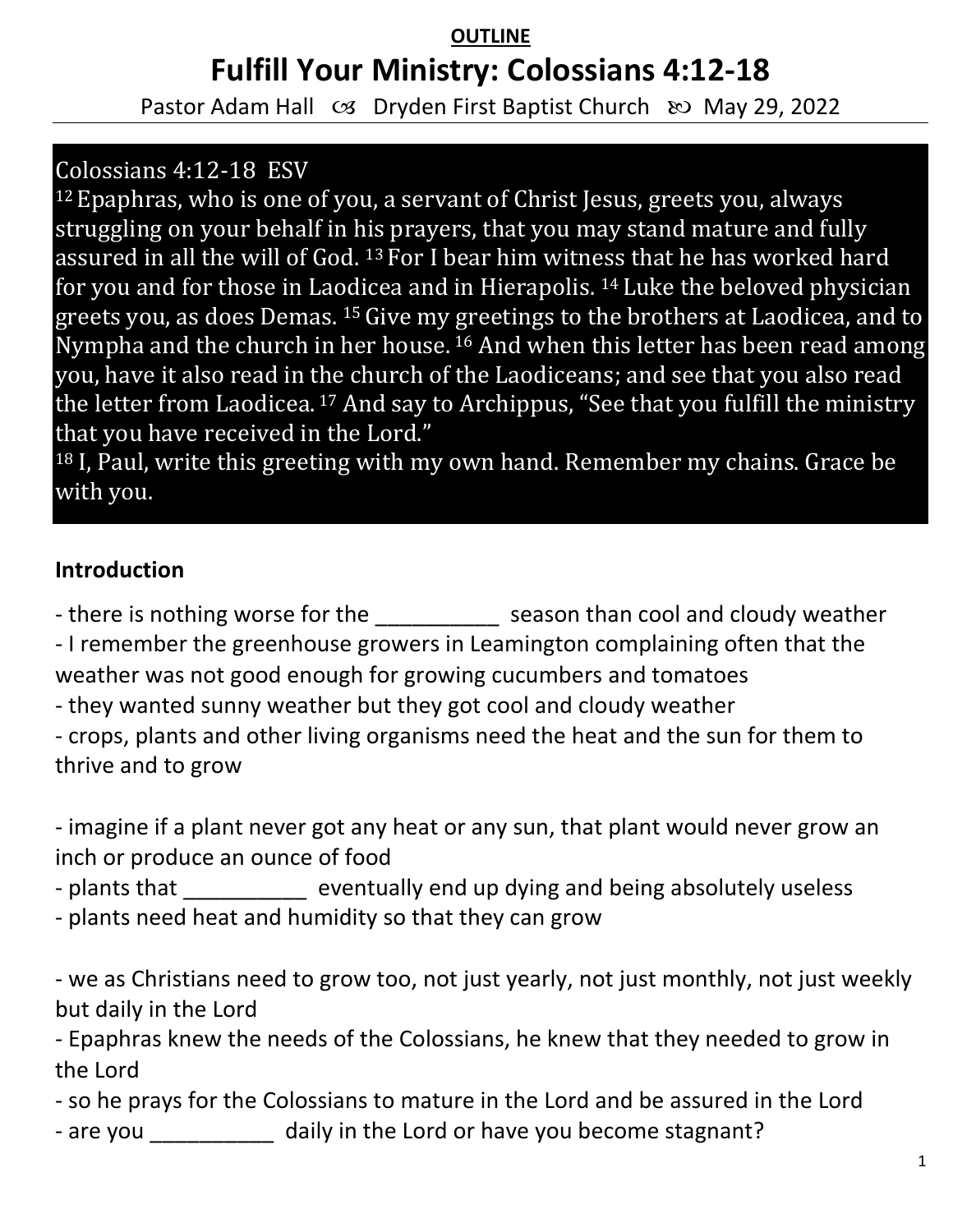- and have you been praying that Dryden 1st Baptist church would grow in the Lord?

| - the book of Colossians is ultra-focused upon Jesus Christ, His character and His work     |  |  |  |
|---------------------------------------------------------------------------------------------|--|--|--|
| - in Colossians 1-4, Paul emphasizes the importance and _____________ of Jesus Christ       |  |  |  |
| - Paul clearly proclaims the ______________ of Jesus Christ in Colossians 1:15-20, which is |  |  |  |
| the great ____________ about Jesus Christ                                                   |  |  |  |
| - Paul proclaims that Jesus is supreme over ____________ because the Father has             |  |  |  |
| created all things through Jesus Christ (1:15-17)                                           |  |  |  |
| - Paul proclaims that Jesus is supreme over the __________ because Jesus is the             |  |  |  |
| head of the church (1:18)                                                                   |  |  |  |
| - Paul proclaims that Jesus is supreme over ____________ because Jesus makes peace          |  |  |  |
| through His blood shed upon the cross (1:20)                                                |  |  |  |
| - Paul emphasizes the greatness of Christ by declaring that He is __________ and            |  |  |  |
| thus we must build our lives upon Jesus Christ                                              |  |  |  |
| Colossians 2:6-7 Therefore, as you received Christ Jesus the Lord, so walk in him,          |  |  |  |
| rooted and built up in him and established in the faith, just as you were taught,           |  |  |  |
|                                                                                             |  |  |  |
| - and Paul declares that Jesus is ______________ and is in ___________ in Colossians        |  |  |  |
| 3:11                                                                                        |  |  |  |
| - Paul is saying here that Jesus is all that ___________                                    |  |  |  |
| - in Colossians 3:1-4:6 Paul explains the new ____________ that is to be lived in Jesus     |  |  |  |
| Christ                                                                                      |  |  |  |
| - if you have been raised with Christ then you must think about the heavenly things         |  |  |  |
| (3:1-4), you must put to ___________ sin and order every area of your life according        |  |  |  |
| to Jesus Christ                                                                             |  |  |  |
|                                                                                             |  |  |  |
| - now we come to the last section in the book of Colossians where Paul gives                |  |  |  |
| the Colossians, The Colossians, 2008, The Colossians and the Laodiceans one                 |  |  |  |
| more time                                                                                   |  |  |  |
| - finally, Paul gives his final _____________ upon the congregation                         |  |  |  |
| <b>Brief Outline:</b>                                                                       |  |  |  |
| 1) (4:12-14) More Greetings                                                                 |  |  |  |

- 2) (4:15-17) Final Commands
- 3) (4:18) Final Blessing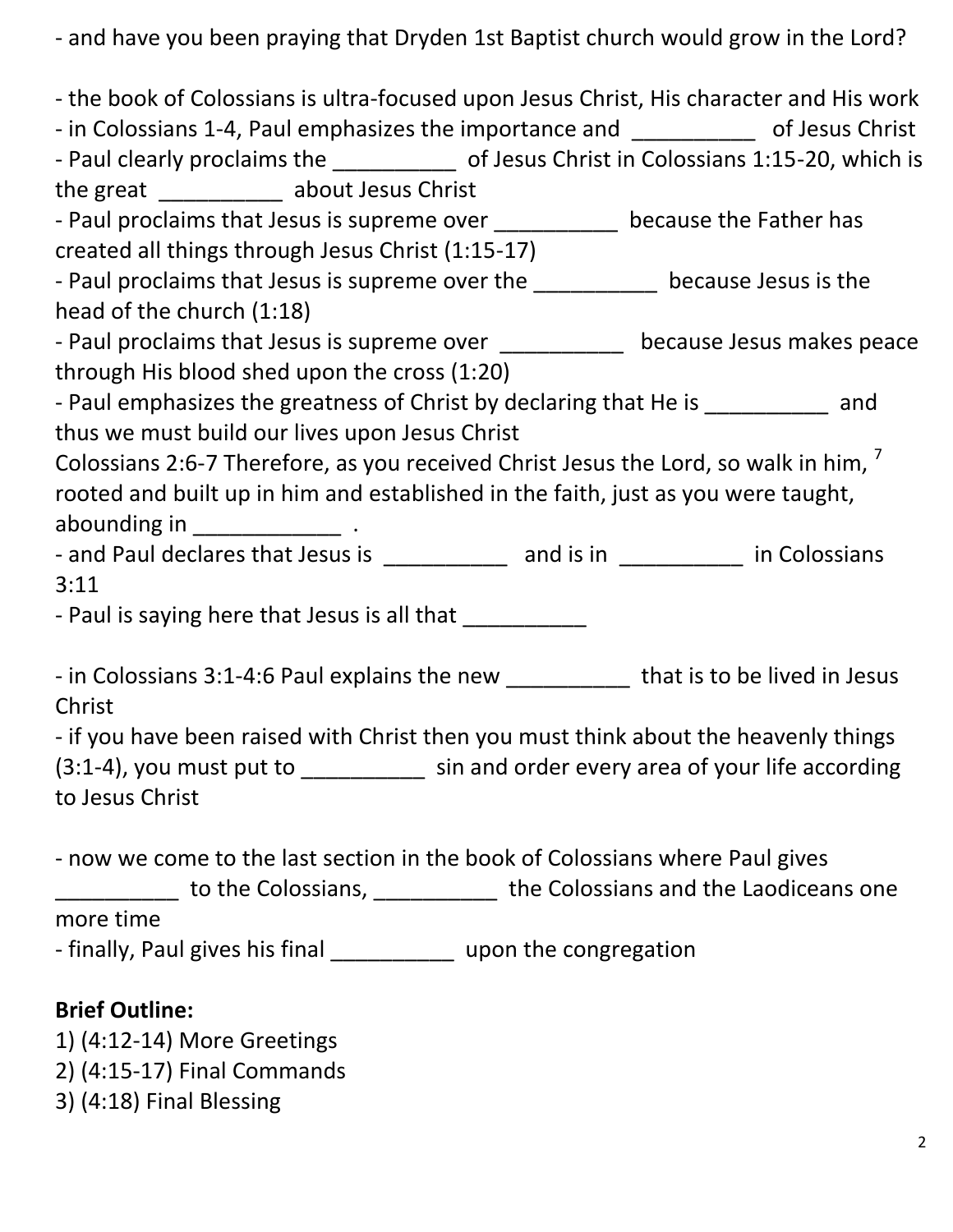1) (4:12-14) More Greetings

(4:12) Epaphras, who is one of you, a servant of Christ Jesus, greets you,

- we hear about a co- \_\_\_\_\_\_\_\_\_\_\_\_\_\_ of Paul called Epaphras - he has been mentioned by Paul in the early part of Colossians Colossians 1:7-8 just as you learned it from Epaphras our fellow servant. He is a \_\_\_\_\_\_\_\_\_\_ minister of Christ on your behalf 8 and has made known to us your love in the Spirit.

- Epaphras likely learned about Jesus Christ through the apostle

- we see how \_\_\_\_\_\_\_\_\_\_\_\_ should function through the example of Epaphras, you are saved by Jesus Christ and then you preach Jesus Christ to others so that they can be \_\_\_\_\_\_\_\_ by grace too

- Epaphras took the gospel of \_\_\_\_\_\_\_\_\_\_\_ to Colossae and because of his missionary work there, by God's grace, it birthed the church at Colossae

- he is described in Colossians 1:7-8 as:

\_\_\_\_\_\_\_\_\_\_

a) fellow servant – he served alongside of Paul in gospel ministry b) \_\_\_\_\_\_\_\_\_ minister – he was faithful in the ministry of preaching and teaching

- in Colossians 4:12, Epaphras, who is with Paul, \_\_\_\_\_\_\_\_\_\_ this congregation that he has started

- Paul describes Epaphras as "\_\_\_\_\_\_\_\_\_\_\_\_ of you" - this means that Epaphras is from the \_\_\_\_\_\_\_\_\_\_\_\_\_ of Colossae

- Paul describes Epaphras again as a \_\_\_\_\_\_\_\_\_\_\_\_\_ (Colossians 1:7)

- Epaphras did not serve himself but served \_\_\_\_\_\_\_\_\_\_\_\_\_\_\_ Christ and served the \_\_\_\_\_\_\_\_\_\_ at Colossae and finally served the \_\_\_\_\_\_\_\_\_\_ of Colossae

- how difficult is it to be a \_\_\_\_\_\_\_\_\_\_\_ in our Canadian culture?

- the media and culture want us to focus upon but followers of Jesus Christ do not do that

- Jesus did not **upon Himself and Jesus did not serve Himself** 

- Jesus came to serve and thus we as followers of Jesus Christ need to serve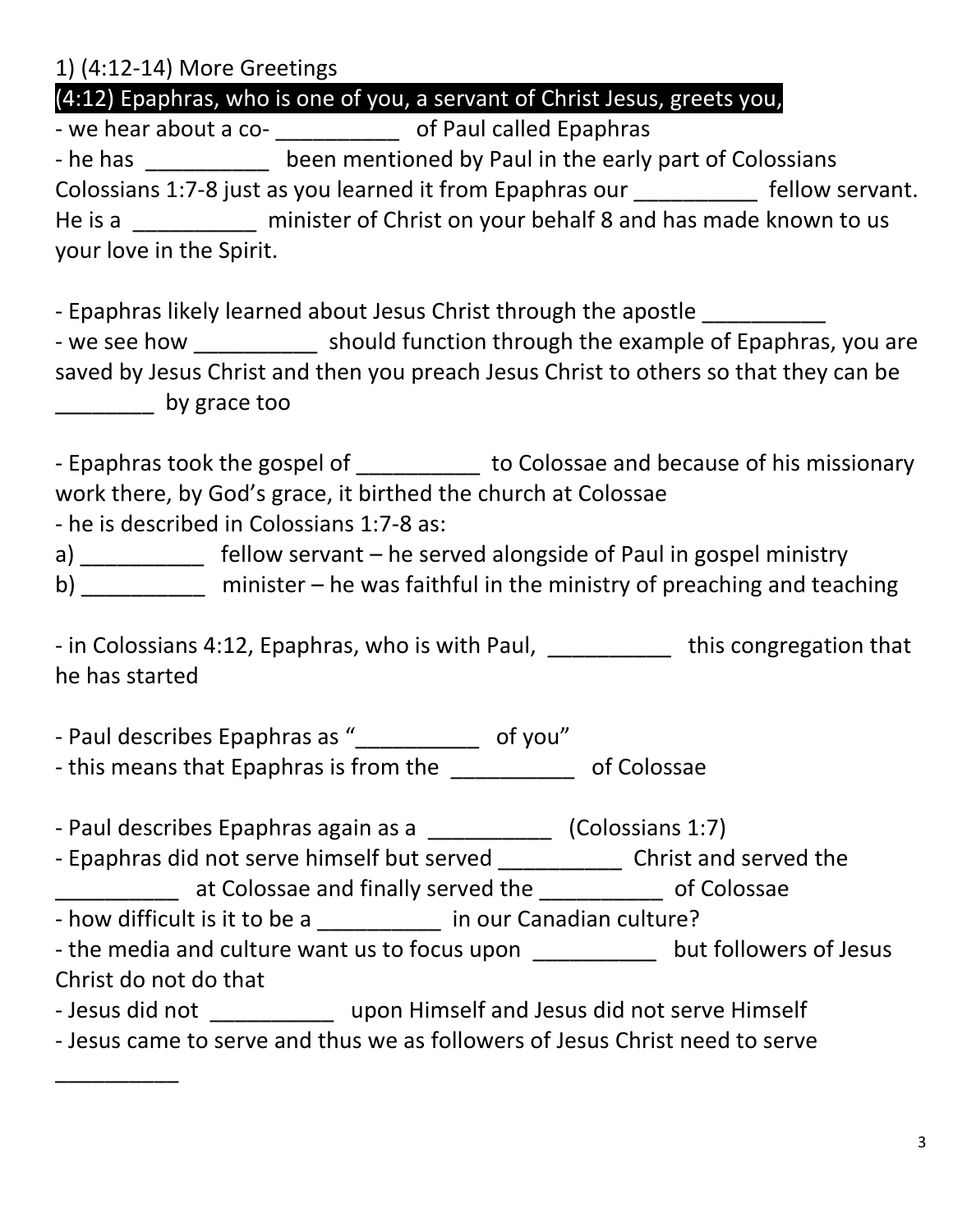always struggling on your behalf in his prayers, that you may stand mature and fully assured in all the will of God.

- Epaphras was deeply \_\_\_\_\_\_\_\_\_\_\_ about this congregation that he started

- this concern led him to \_\_\_\_\_\_\_\_\_\_\_\_ this congregation by continually praying for them

- do you see how describes the prayer life of Epaphras?

- he describes his prayer life as "struggling"

- this word "\_\_\_\_\_\_\_\_\_\_\_ " is the Greek word "agonize"

- Paul describes \_\_\_\_\_\_\_\_\_\_\_ as hard work, a striving, a struggling or a wrestling

- Paul says something about prayer that we all can identify with and that is prayer is hard  $\qquad \qquad$ 

- not many Christians find the \_\_\_\_\_\_\_\_\_\_\_ of prayer easy

- the **come professing Christian in Canada according to statistics does not** even take time each day to seek the Lord in

- this statistic reveals that \_\_\_\_\_\_\_\_\_\_\_\_ is hard work

- the contemportal of Epaphras' prayer is that they might grow in the Lord

- the discrept of Epaphras' prayer is very similar to that of Paul's prayer for the Colossians in chapter 1

Colossians 1:9-11 And so, from the day we heard, we have not to pray for you, asking that you may be filled with the knowledge of his will in all spiritual wisdom and understanding,  $^{10}$  so as to walk in a manner worthy of the Lord, fully pleasing to him, bearing fruit in every good work and increasing in the knowledge of God.  $^{11}$  May you be strengthened with all power, according to his glorious might, for all endurance and patience with joy,

- Paul and Epaphras had **the state of this church and this concern was evidenced** by their \_\_\_\_\_\_\_\_\_\_\_\_\_ life for the Colossians

- Epaphras prays for two important things:

1) they might stand \_\_\_\_\_\_\_\_\_\_

- the word "mature" is the word that is sometimes translated "complete" or  $^{\prime\prime}$   $^{\prime\prime}$   $^{\prime\prime}$ 

- Epaphras prays that God would cause the believers in Colossae to persevere so that they could stand before the Lord as holy and blameless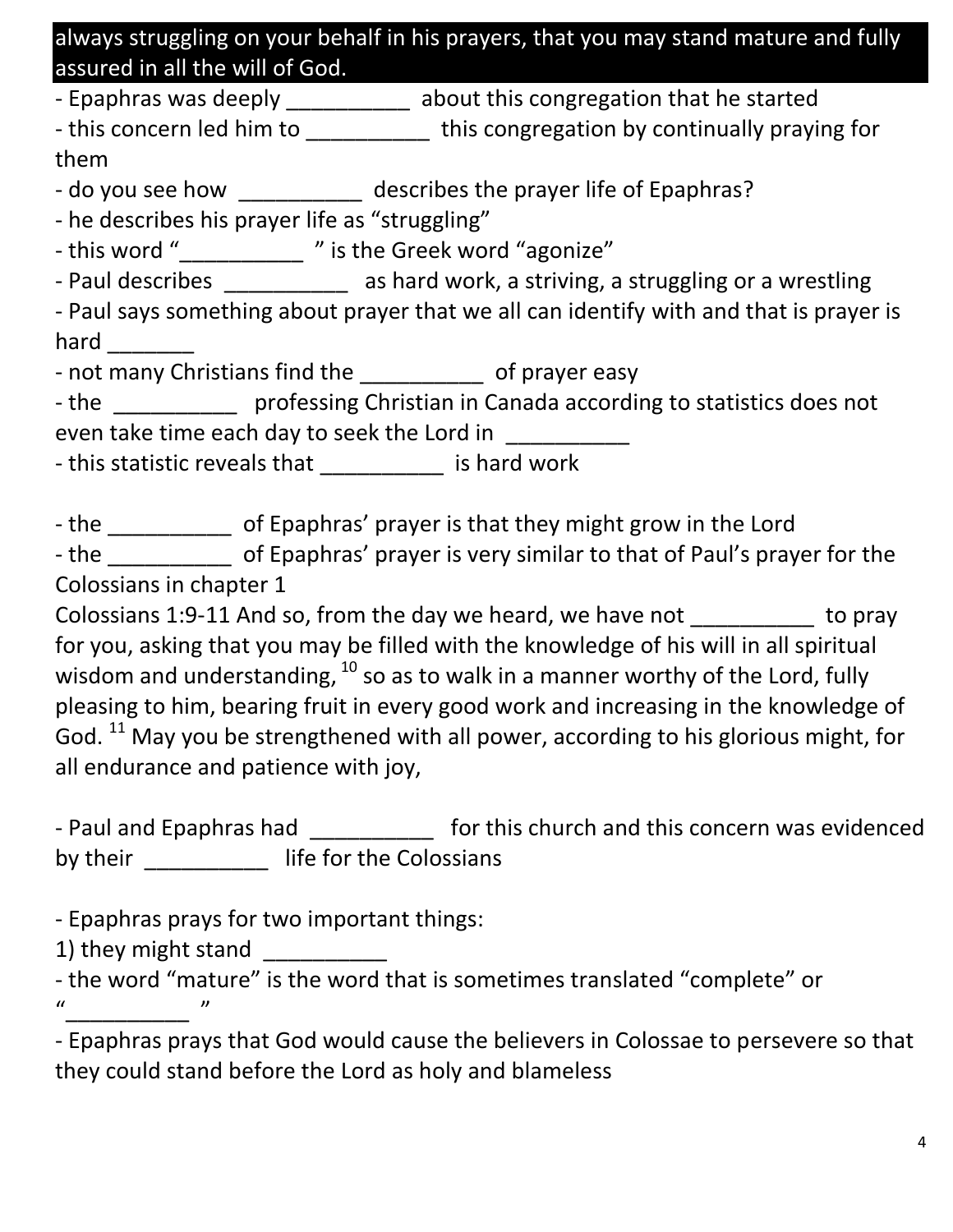- 2) they might be fully \_\_\_\_\_\_\_\_\_\_ in all the will of God
- the verb "fully assured" is passive
- this means that Epaphras is asking God to make them confident in the will of God

- Epaphras does not want the Colossian church to be

- he \_\_\_\_\_\_\_\_\_\_\_ that they \_\_\_\_\_\_\_\_\_\_ in the grace of God and in obedience to God
- He wants them to flourish in the Lord
- He desires that they enjoy the \_\_\_\_\_\_\_\_\_\_\_\_\_ of Jesus Christ each day
- He desires that they grow submission to Jesus Christ, by \_\_\_\_\_\_\_\_\_\_\_\_ to death sin
- He desires that they grow in their the storm one another

- imagine if your child never \_\_\_\_\_\_\_\_\_\_\_ and they stayed at the same height for years; would this be a serious \_\_\_\_\_\_\_\_\_\_ for you?

| - how much more should we be concerned about our | in the Lord both |
|--------------------------------------------------|------------------|
| individually and as a                            |                  |

(4:13) For I bear him witness that he has worked hard for you and for those in Laodicea and in Hierapolis.

- Paul can \_\_\_\_\_\_\_\_\_\_ because he knows just how diligent and hardworking Epaphras is for the Colossians

- \_\_\_\_\_\_\_\_\_\_\_ also mentions \_\_\_\_\_\_\_\_\_\_\_ other congregations

1) the congregation at Laodicea

- Laodicea was a \_\_\_\_\_\_\_\_\_\_\_\_ that was near Colossae in what is now modern day **Turkey** 

- this church is famous because they are mentioned in and as being a "lukewarm church"

- they had \_\_\_\_\_\_\_\_\_\_\_ been as faithful to the Lord as they should have been and were not finding their \_\_\_\_\_\_\_\_\_\_ in Jesus Christ

2) the congregation at Hierapolis

- this is the \_\_\_\_\_\_\_\_\_\_ reference that we have to a church at Hierapolis in the Bible - this was close to the city of Laodicea and Colossae

- - in Colossians 4:13 we see that Epaphras not only \_\_\_\_\_\_\_\_\_\_\_\_ his home church, which was Colossae, but also the \_\_\_\_\_\_\_\_\_\_\_ in the surrounding area, which were Laodicea and Hierapolis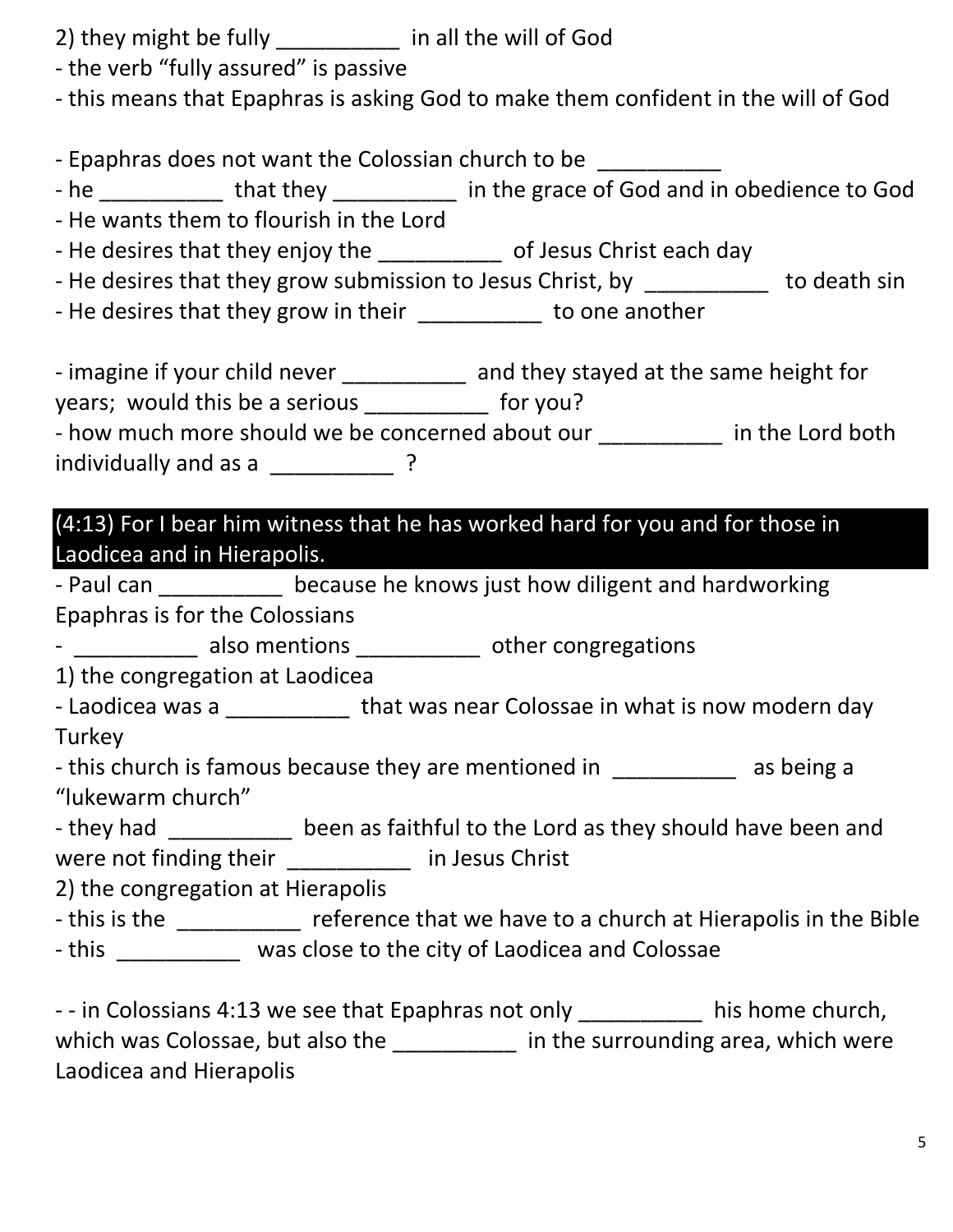## (4:14) Luke the beloved physician greets you, as does Demas.

\_\_\_\_\_\_\_\_\_\_\_ who is a physician greets this church - it is thought that he is the author of the \_\_\_\_\_\_\_\_\_\_\_\_\_\_ of Luke and the book of Acts - the contract of the gospel of Luke does seem to highlight certain medical issues that only a would highlight as we see in Luke 8 Luke 8:43 And there was a woman who had had a discharge of blood for twelve years, and though she had spent all her living on physicians, she could not be healed by anyone.

- Matthew and **the sum only mention the length of the woman's disease but** Luke explains the money that was spent by this woman on doctors - because of these medical references in the gospel of Luke this likely connects this Luke with \_\_\_\_\_\_\_\_\_\_\_\_ the author of Luke and Acts

- **Example 2** is mentioned in two other letters by Paul a) Demas sends his \_\_\_\_\_\_\_\_\_\_\_\_ to Philemon in the book of Philemon b) In 2 Timothy, Demas is described by Paul as being in Theorem 2 with the present world and as having left Paul 2 Timothy 4:10 For Demas, in love with this \_\_\_\_\_\_\_\_\_\_ world, has deserted me and gone to Thessalonica. Crescens has gone to Galatia, Titus to Dalmatia.

- it is thought that Demas wanted to live in ease and luxury so he left the hard work of and went back to his hometown

#### 2) (4:15-17) Final Commands

(4:15) Give my greetings to the brothers at Laodicea, and to Nympha and the church in her house.

- Paul sends his greeting to the \_\_\_\_\_\_\_\_\_\_\_\_ in Jesus Christ at Laodicea - in this letter, we see just how connected the congregations of

Colossae and Laodicea were

- then Paul greets a \_\_\_\_\_\_\_\_\_\_ named Nympha who has a church at her house

- almost all of the translations identify the name "Nympha" as a feminine

- a few translations use the masculine form of the \_\_\_\_\_\_\_\_\_\_\_\_\_\_\_ Nympha which is Nymphas

- this is \_\_\_\_\_\_\_\_\_\_\_ a theological hill to die on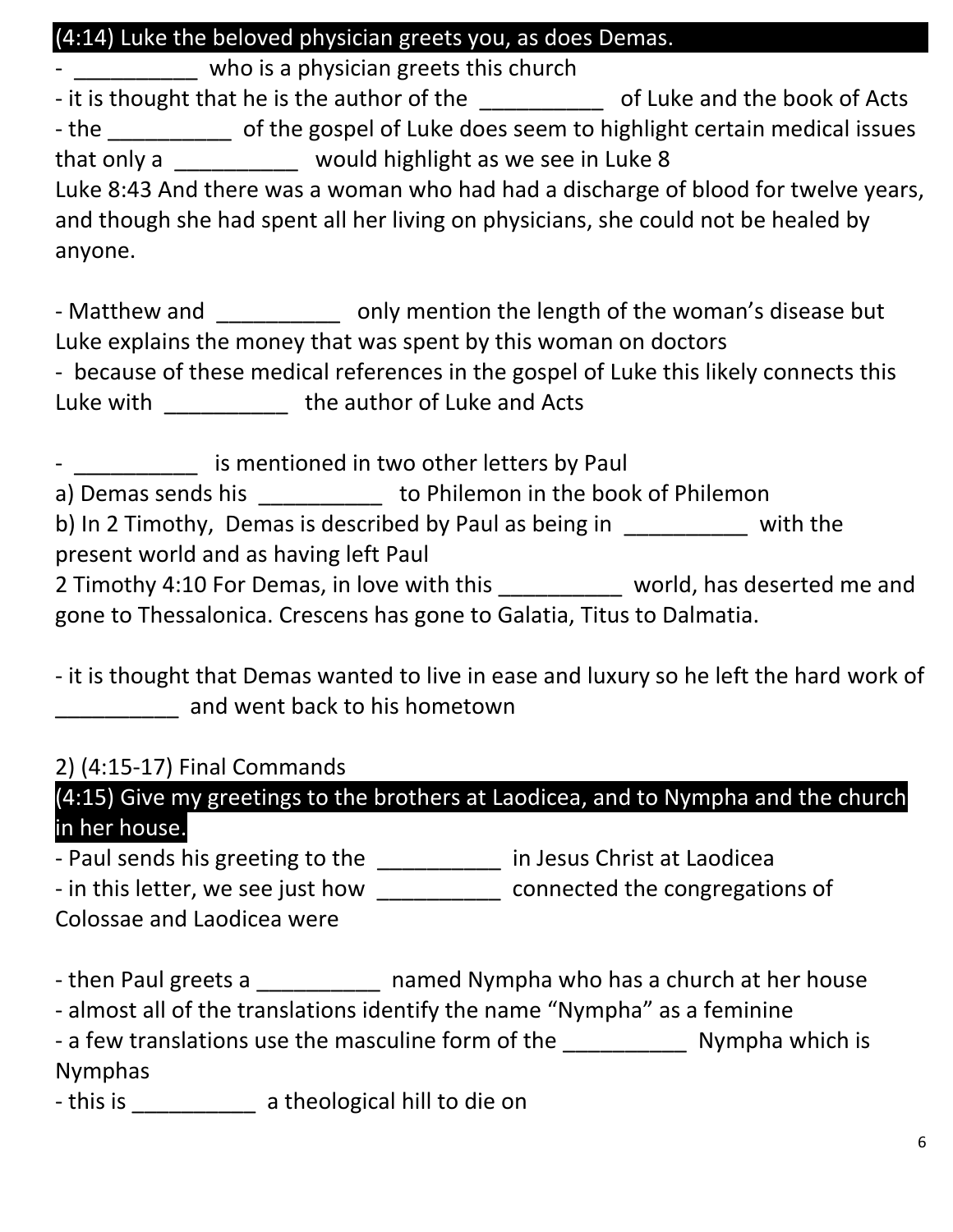| - whether this person is male or female it does not really matter<br>- we know that they were wealthy because you would need a<br>home to<br>accommodate the church at Laodicea<br>- we need to highlight that just because the ___________ met at the house of Nympha<br>it does not mean that the host was the _______________ or a leader in the church |
|------------------------------------------------------------------------------------------------------------------------------------------------------------------------------------------------------------------------------------------------------------------------------------------------------------------------------------------------------------|
| $(4:16)$ And when this letter has been read among you, have it also read in the church<br>of the Laodiceans; and see that you also read the letter from Laodicea.<br>- in Colossians 4:16 we see the _____________ of the supremacy of Christ in the book                                                                                                  |
| of Colossians<br>- the Colossian church and Laodicean church were to __________<br>letters<br>- there is much debate about what is the Laodicean __________                                                                                                                                                                                                |
| - some have suggested that the Laodicean letter was the ____________ of Philemon or<br>even the book of Ephesians<br>- we do not know, but what we do know is the importance of the ____________ of the                                                                                                                                                    |
| supremacy of Jesus Christ in Colossians<br>(4:17) And say to Archippus, "See that you fulfill the ministry that you have received<br>in the Lord."                                                                                                                                                                                                         |
| - Archippus is mentioned in Colossians and in the book of Philemon<br>- we know every ___________ about him except that he needs to fulfill the ministry<br>that the Lord has given him                                                                                                                                                                    |
| - do you see that it is the whole church's responsibility that he<br>his<br>ministry?                                                                                                                                                                                                                                                                      |
| - the Colossian church, as a ____________ of believers, was to encourage this man to<br>make sure that he continued in his ___________                                                                                                                                                                                                                     |
| - we do not know exactly what Archippus' ministry entailed but we can gather that he<br>was _____________ off in what the Lord had commanded him to do                                                                                                                                                                                                     |
| - to receive a ministry from the Lord is a huge ___________ and it is a blessing that we<br>should not take for granted                                                                                                                                                                                                                                    |
| - Paul encourages Timothy and Titus in the 1 & 2 Timothy and Titus, to _________<br>in<br>their ministry several times                                                                                                                                                                                                                                     |

- Paul \_\_\_\_\_\_\_\_\_\_\_\_\_ Timothy in a similar way!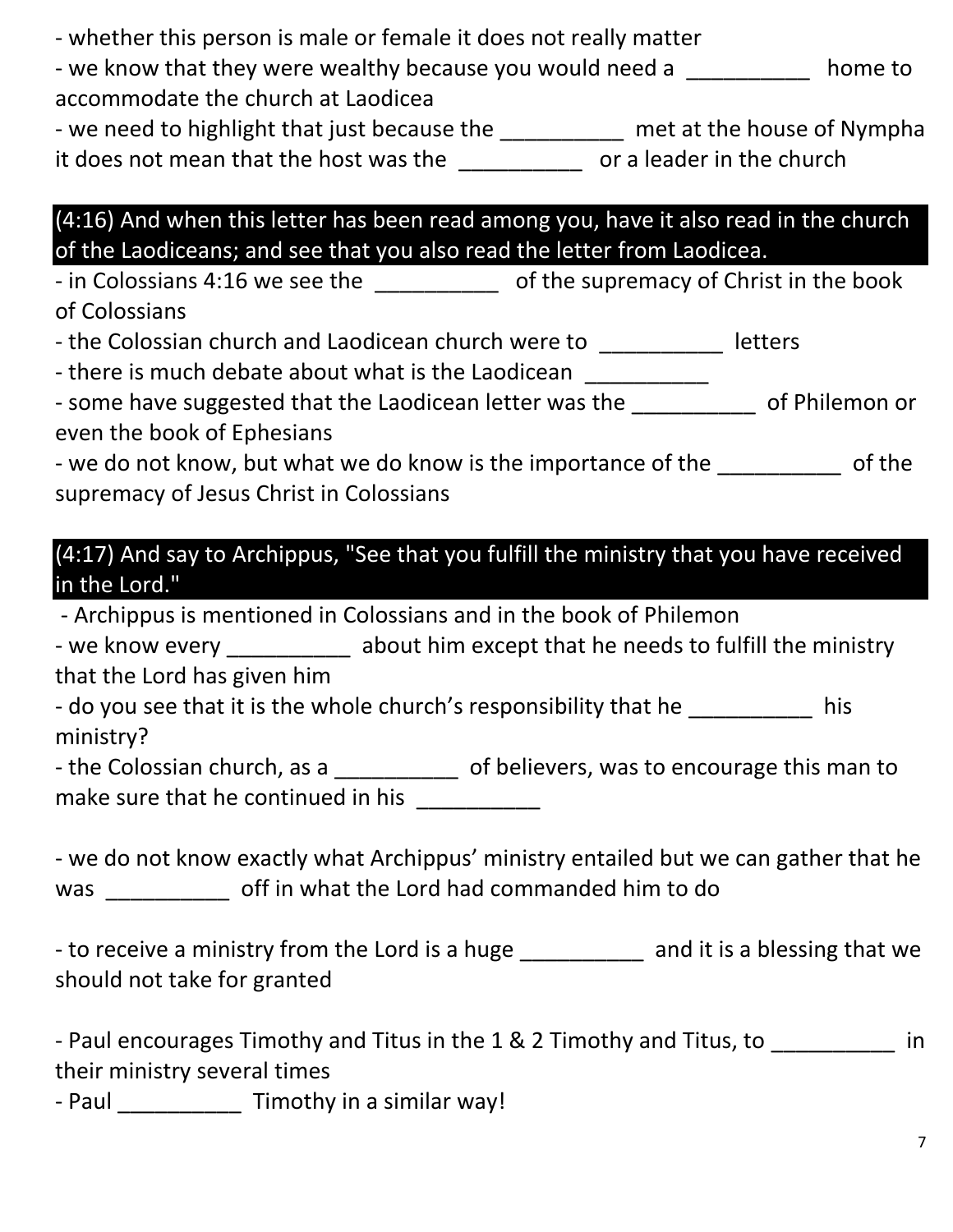2 Timothy 4:5 As for you, always be sober-minded, endure suffering, do the of an evangelist, fulfill your ministry.

3) (4:18) Final Blessings

| (4:18) I, Paul, write this greeting with my own hand. Remember my chains. Grace be |  |  |  |  |
|------------------------------------------------------------------------------------|--|--|--|--|
| with you.                                                                          |  |  |  |  |

- Paul writes this greeting with his own **which means that likely Timothy** was writing the main part of the letter while Paul dictated and Paul wrote these closing lines himself

- Paul \_\_\_\_\_\_\_\_\_\_ writes that he is writing the greeting

1 Corinthians 16:21 I, Paul, write this greeting with my own hand.

| 2 Thessalonians 3:17 I, Paul, write this greeting with my        | hand. This is |
|------------------------------------------------------------------|---------------|
| the sign of genuineness in every letter of mine; it is the way I |               |

| - Paul does this to | that he is personally certifying the letter                                              |
|---------------------|------------------------------------------------------------------------------------------|
|                     | - it is kind of like those political commercials that you hear that say, "I am so an so, |
| and I               | this message"                                                                            |

- Paul calls this church to remember his

- this would mean that he would want them to pray for him while he is in

| - but they were also to remember that the | that Paul was in prison was |
|-------------------------------------------|-----------------------------|
| because of his preaching of the gospel    |                             |

- Paul ends this letter with a \_\_\_\_\_\_\_\_\_\_\_\_ of grace "grace be with you"

- Paul wants this church to \_\_\_\_\_\_\_\_\_\_\_ the grace of God through Jesus Christ

- Paul starts this letter with a \_\_\_\_\_\_\_\_\_\_ of the grace and peace that comes from

God and now Paul ends this letter with a \_\_\_\_\_\_\_\_\_\_\_\_ of the grace of God

Application

1) We Need to Hear the Gospel of Grace  $\qquad \qquad$  !

- Paul starts this letter with \_\_\_\_\_\_\_\_\_\_\_ and peace

Colossians 1:2 To the saints and faithful brothers in Christ at Colossae: Grace to you and \_\_\_\_\_\_\_\_\_\_\_\_\_ from God our Father.

- Paul **this letter with a declaration of grace**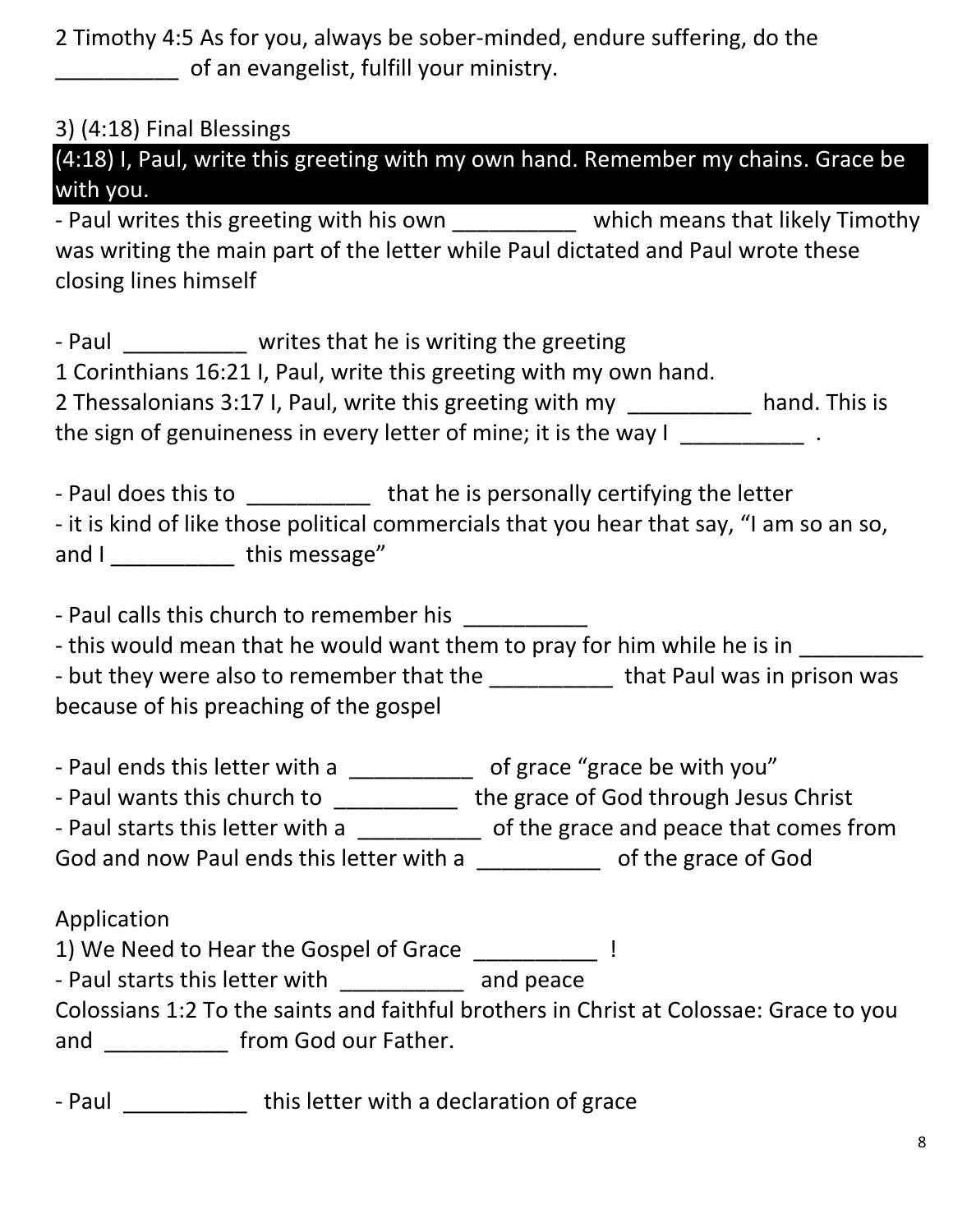Colossians 4:18 I, Paul, write this greeting with my own hand. Remember my chains. Grace be with you.

- Paul starts many of his letters with this same emphasis on

- the grace of God through Jesus Christ is ultra-important for us to know and to

| - as a Christian we need the grace of God at the |                                                               | of our Christian life and |
|--------------------------------------------------|---------------------------------------------------------------|---------------------------|
| all the way to the                               | of our Christian life                                         |                           |
|                                                  | - as a Christian we need the grace of God at the start of our | and most                  |
| certainly at the                                 | of our day                                                    |                           |
| - we need God's grace all the                    |                                                               |                           |

a) God's grace saves us

\_\_\_\_\_\_\_\_\_\_

- God's grace is His favor given to people who do not \_\_\_\_\_\_\_\_\_\_\_\_ it

|                       | - God in His grace sends His son to people who do not even want grace and certainly         |
|-----------------------|---------------------------------------------------------------------------------------------|
| do not appreciate the | of God                                                                                      |
|                       | Romans 5:1-2 Therefore, since we have been justified by faith, we have peace with           |
|                       | God through our Lord Jesus Christ. <sup>2</sup> Through him we have also obtained access by |

faith into this grace in which we stand, and we rejoice in hope of the glory of God.

- because of the grace of God through Jesus Christ we have many

| - we can have peace with God even though our sin had made us | with |
|--------------------------------------------------------------|------|
| God                                                          |      |

| - we can be made right with God even though our | had alienated us from |
|-------------------------------------------------|-----------------------|
| God                                             |                       |

- we can have the  $\qquad \qquad$  of the glory of God – which is eternal life with the Lord forever

b) God's grace keeps us

- the grace of God \_\_\_\_\_\_\_\_\_\_\_\_ us in the Lord!

| - I love the | that Paul gives to the Corinthians about the grace of Jesus |
|--------------|-------------------------------------------------------------|
| Christ       |                                                             |

- Jesus Christ and His grace \_\_\_\_\_\_\_\_\_\_\_ us until His second coming

| 1 Corinthians 1:8 who will | you to the end, guiltless in the day of our Lord |
|----------------------------|--------------------------------------------------|
| Jesus Christ.              |                                                  |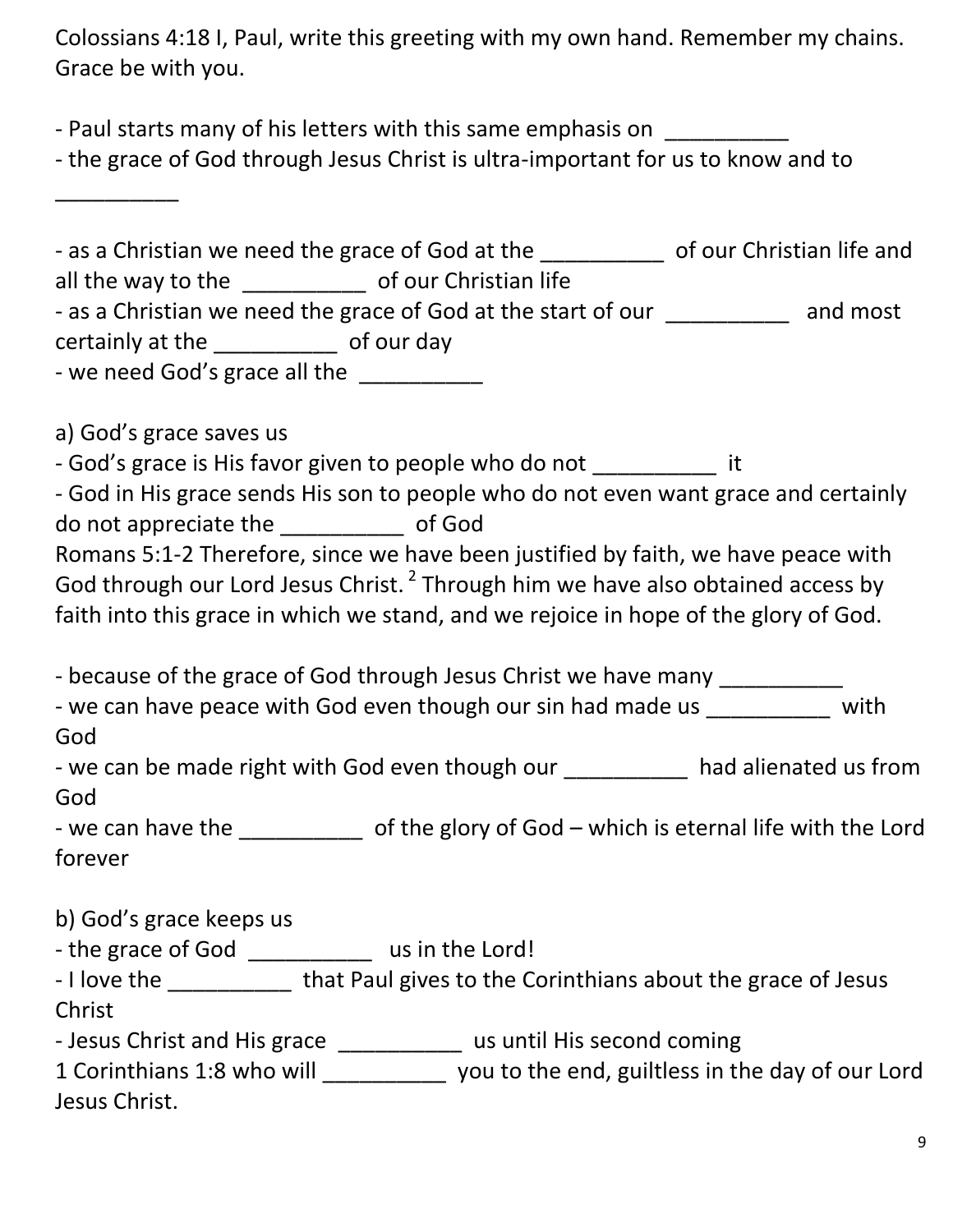| c) God's grace causes us to $\frac{1}{\sqrt{1-\frac{1}{\sqrt{1-\frac{1}{\sqrt{1-\frac{1}{\sqrt{1-\frac{1}{\sqrt{1-\frac{1}{\sqrt{1-\frac{1}{\sqrt{1-\frac{1}{\sqrt{1-\frac{1}{\sqrt{1-\frac{1}{\sqrt{1-\frac{1}{\sqrt{1-\frac{1}{\sqrt{1-\frac{1}{\sqrt{1-\frac{1}{\sqrt{1-\frac{1}{\sqrt{1-\frac{1}{\sqrt{1-\frac{1}{\sqrt{1-\frac{1}{\sqrt{1-\frac{1}{\sqrt{1-\frac{1}{\sqrt{1-\frac{1}{\sqrt{1-\frac{$ |
|-----------------------------------------------------------------------------------------------------------------------------------------------------------------------------------------------------------------------------------------------------------------------------------------------------------------------------------------------------------------------------------------------------------|
| - the grace of God saves us, ____________ us in our faith and it enables us to grow<br>daily in grace                                                                                                                                                                                                                                                                                                     |
| Ephesians 2:8-10 For by grace you have been saved through faith. And this is not your                                                                                                                                                                                                                                                                                                                     |
| own doing; it is the $\frac{1}{\sqrt{2}}$ of God, $\frac{9}{2}$ not a result of works, so that no one may                                                                                                                                                                                                                                                                                                 |
| boast. <sup>10</sup> For we are his workmanship, created in Christ Jesus for good works, which                                                                                                                                                                                                                                                                                                            |
| God prepared beforehand, that we should ___________ in them.                                                                                                                                                                                                                                                                                                                                              |
|                                                                                                                                                                                                                                                                                                                                                                                                           |
| - apart from the grace of God through Jesus Christ we can do ____________ and we<br>______ nothing                                                                                                                                                                                                                                                                                                        |
| - so you no longer have to __________ why Paul pronounces grace at the start and                                                                                                                                                                                                                                                                                                                          |
| the end of the letter                                                                                                                                                                                                                                                                                                                                                                                     |
| - furthermore, if God's grace causes us to ___________ then we ought to pray like                                                                                                                                                                                                                                                                                                                         |
| Epaphras for _____________ one of us                                                                                                                                                                                                                                                                                                                                                                      |
| - we ought to seek the Lord and ask Him to cause us to be fully __________ in Jesus                                                                                                                                                                                                                                                                                                                       |
| Christ                                                                                                                                                                                                                                                                                                                                                                                                    |
|                                                                                                                                                                                                                                                                                                                                                                                                           |
| - if you are a follower of Jesus Christ today, you ___________ the Lord's grace every                                                                                                                                                                                                                                                                                                                     |
|                                                                                                                                                                                                                                                                                                                                                                                                           |
|                                                                                                                                                                                                                                                                                                                                                                                                           |
| day                                                                                                                                                                                                                                                                                                                                                                                                       |
| - _____________ the Lord for His wonderful grace and mercy                                                                                                                                                                                                                                                                                                                                                |
| - let us, each day, be ______________ of the grace of God                                                                                                                                                                                                                                                                                                                                                 |
| - I am studying the book of Jeremiah right now and it certainly does focus upon the                                                                                                                                                                                                                                                                                                                       |
| of God and the anger of God at sin                                                                                                                                                                                                                                                                                                                                                                        |
| - but the Lord continues to remind the people of God of His grace and _________                                                                                                                                                                                                                                                                                                                           |
| - and then the Lord pronounces that a righteous __________ will come out of Judah                                                                                                                                                                                                                                                                                                                         |
| who will deliver                                                                                                                                                                                                                                                                                                                                                                                          |
| Jeremiah 23:5 "Behold, the days are coming, declares the LORD, when I will raise up                                                                                                                                                                                                                                                                                                                       |
| for David a righteous Branch, and he shall reign as king and deal wisely, and shall                                                                                                                                                                                                                                                                                                                       |
| execute justice and righteousness in the land.                                                                                                                                                                                                                                                                                                                                                            |
|                                                                                                                                                                                                                                                                                                                                                                                                           |
| - if you are outside of Jesus Christ, today is the day to ___________ the grace of God                                                                                                                                                                                                                                                                                                                    |
| that He offers to you freely through Jesus Christ<br><b>Jesus</b>                                                                                                                                                                                                                                                                                                                                         |
| - stay in your sin no longer, stay in your sorrow no longer, and ___________<br>Christ and His grace offered to you!                                                                                                                                                                                                                                                                                      |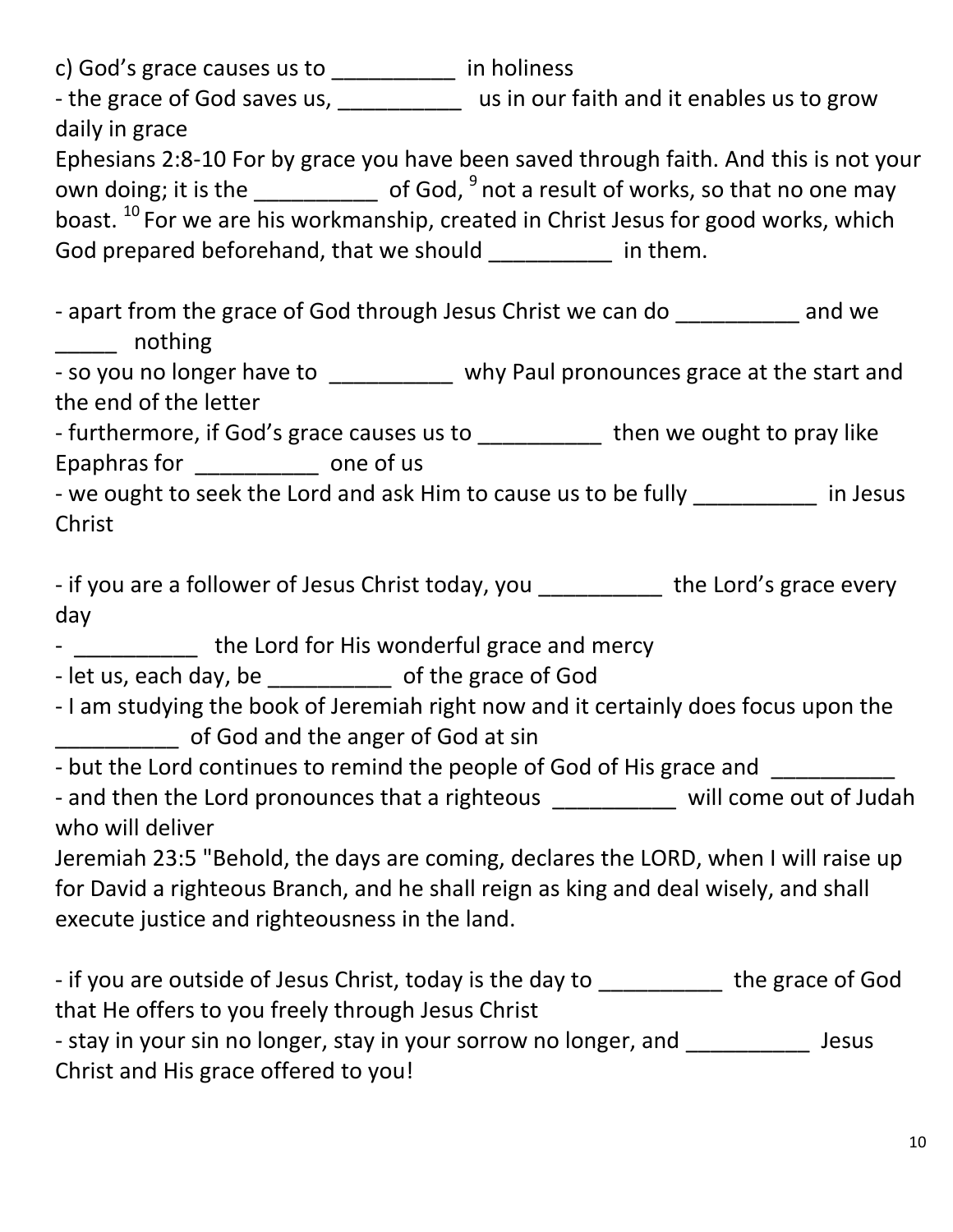2) Fulfill \_\_\_\_\_\_\_\_\_\_ Ministry

a) What is your ministry?

- Paul's exhortation to Archippus in Colossians 4:17, is an exhortation that we all to hear because we all need to continue in the \_\_\_\_\_\_\_\_\_\_\_ that the Lord has given us as believers in Jesus Christ

- a preacher was preaching on how to \_\_\_\_\_\_\_\_\_\_\_\_ your faith with those who do not know Jesus and said "every believer is either a missionary or they are an "

- someone in the congregation was upset by such a comment because they were not doing the work of ministry and were

- they went to the preacher and said, "well I guess I am an imposter"

- which category are you going to be \_\_\_\_\_\_\_\_\_\_\_ in?

- are you an imposter or  $\overline{?}$ 

- this person's attitude was terrible, they basically said, "I do not want to share my \_\_\_\_\_\_\_\_\_\_\_\_\_\_\_ , so I will \_\_\_\_\_\_\_\_\_\_\_\_\_ with being an imposter"

- instead of giving into fear and \_\_\_\_\_\_\_\_\_\_\_ as Christians let us strive to serve the Lord by serving others the good \_\_\_\_\_\_\_\_\_\_\_\_ of Jesus Christ

- I have said this before and I must say it again, \_\_\_\_\_\_\_\_\_\_\_\_\_ single gospel has a great commission recorded in it from Jesus

- Matthew, Mark, Luke and John all see this command, to \_\_\_\_\_\_\_\_\_\_\_ the world with the gospel, as important

- \_\_\_\_\_\_\_\_\_\_\_ the great commission was this important to Jesus and the gospels, it ought to be just as important to us!

- so let us follow Christ in making disciples of the  $\qquad$  !

b) Are you prepared?

- life happens fast and we sometimes do not live for the Lord like we to and then we are suddenly at the end of our life living with our regrets

- this week I was fishing and caught a big fish and as I dragged in onto shore the line broke with my favorite spoon still stuck in the mouth of the fish

- the fish flapped and floundered and then boom off the fish was back into the water with my favorite spoon

- it all happened so quick and then the fish I caught took off with my favorite tackle

- this is how quick things happen in our life but we are often unprepared to do the necessary work to execute the ministry that the Lord has given us